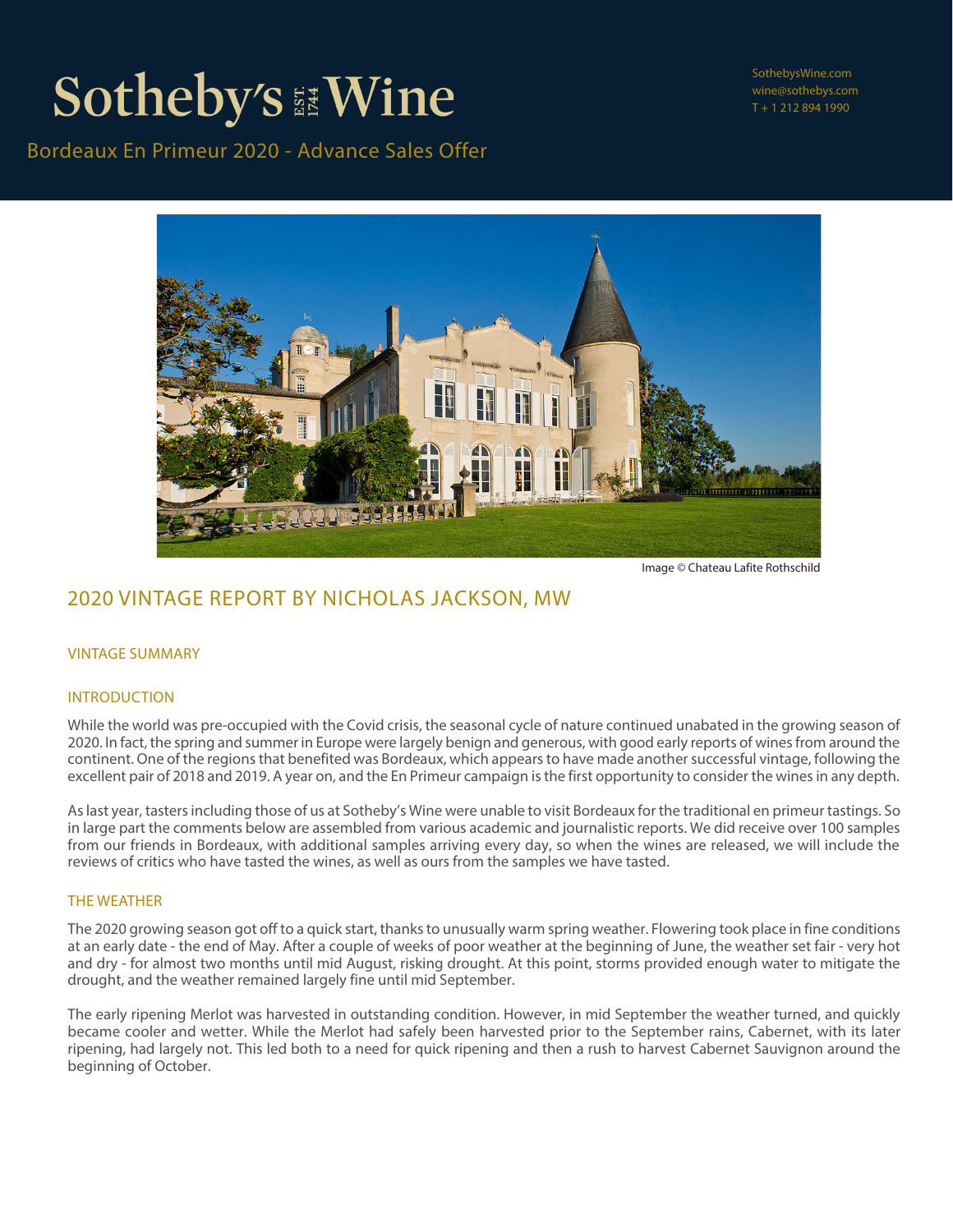### 2020 VINTAGE REPORT BY NICHOLAS JACKSON, MW

### THE WINE

As the weather report indicates, 2020 may end up being more celebrated as a Merlot rather than a Cabernet Sauvignon vintage. The wines of the Right Bank, based on Merlot, are clearly very successful in 2020. Concentrated, fresh, structured and ageworthy - this is an excellent vintage in Pomerol and St. Emilion.

On the Left Bank, the drought yielded tiny Cabernet berries. The resultant wines have deep colour, ample tannins and excellent fruit concentration at the top levels. Lower down the quality pyramid, the wines are fresh and well structured, but lack the exuberant fruitiness of recent vintages such as 2018 or 2019. On the Left Bank, alcohols are lower than in similarly warm vintages (12.5-14% as opposed to 13.5-14.5%).

To speculate a little, the 2020 vintage may be a kind of hybrid of the two previous vintages: the concentration and structure of 2018 with the brightness and detail of 2019.

Dry white wines were harvested historically early, as early as mid August, but in spite of the heat they retained their acidity and vibrancy and are considered very successful. It was a tiny harvest in Sauternes due to poor onset of botrytis. However, the wines that were made are reportedly excellent.

### CONTEXT OF THE CAMPAIGN

The Bordeaux chateaux owners and wine merchants may have mixed feelings about the successful selling season regarding last year's campaign for the 2019 vintage. Those wines were offered at a considerable price reduction to the previous vintage thanks to the exigencies of the Covid crisis. They found a ready and enthusiastic audience, leaving some to believe that they make have been priced too attractively.

The world is also in a very different place in the spring of 2021 to that of a year ago. In key markets such as the US the economy is roaring back and wine tariffs have been removed (at least for now). Elsewhere, sentiment is increasingly upbeat. In other words, expect prices at best to be the same as last year, but some may well be significantly higher. The Bordelais may also deem this necessary due to reduced volumes caused by drought. Nonetheless, 2020 does seem to be a genuinely very good to excellent vintage. There is one additional aspect to the prices that you will see, which is the effect of the exchange rate. We price our wines in USD and HKD, but we buy the wines in Euros. The exchange rate automatically makes these wines about 10% higher (before any price increases). So, expect prices to reflect both factors.

#### IN SUMMARY

If there is one good thing to emerge from the difficult year of 2020, it may be the wines of Bordeaux. Dry vintages are usually good ones in Bordeaux, and while the mid-summer drought did stress the vines, the final results are impressive. Expect concentrated, long ageing wines in a classic, structured, fresh style. 2018-2020 appears to be a potentially historic trilogy of vintages and the first such since 1988-1990; it will be fascinating to compare them in the decades to come.

Nicholas

Nick Jackson, MW Consultant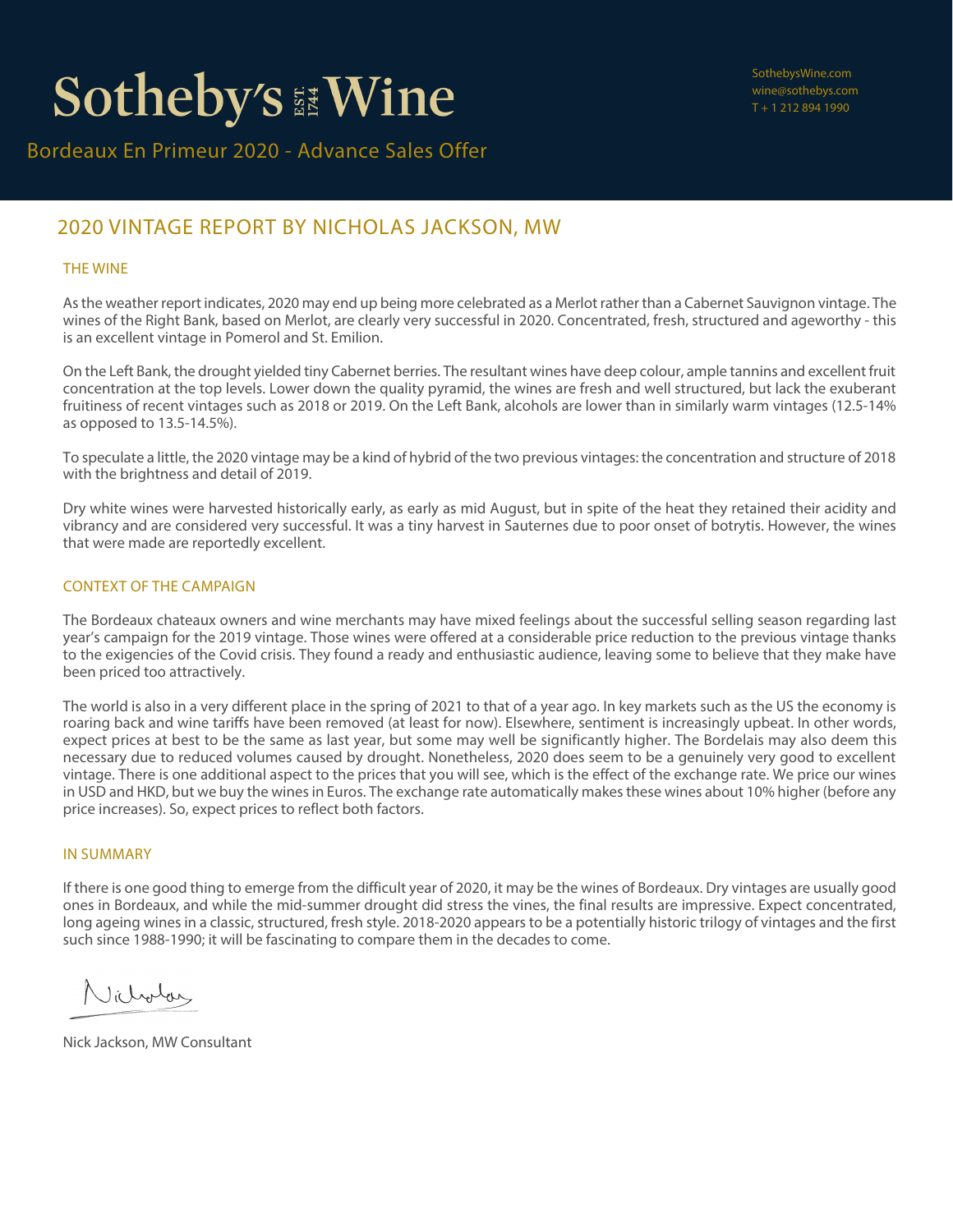### Bordeaux En Primeur 2020 - Advance Sales Offer

INSTRUCTIONS: Thank you for your interest in our 2020 En Primeur campaign. Please complete and return this form indicating below how you would like to participate in the 2020 campaign by choosing the Buy List, Wish List or General List, and by marking the wines you are interested in buying. This form does not guarantee that you will receive any or all of the wines that you request.

#### Buy List - First Priority:

This is our highest priority list and the first list we use when allocating En Primeur that are limited in supply. This list gives you the opportunity to ask us to automatically purchase certain wines up to a maximum price. Clients who choose this option receive their allocations ahead of the Wish List and General List clients. Please be sure to indicate on the form the quantities you are interested in, as well as the price per bottle you are willing to pay for each wine (in either US\$ or HK\$).

#### Wish List - Second Priority:

This is our second highest priority list and allows clients to indicate the number of cases of each wine they are interested in buying without making any commitment to buy. Once we have allocated the wines to clients who submitted a Buy List, we send emails to clients who have provided us with their Wish List indicating any quantities of wine that we can allocate for them.

#### General List - Third Priority:

By signing up for this list, clients will receive our En Primeur offers for all wines that remain available after those have been offered first to the Buy List and then to the Wish List. You are only required to provide your contact information below.

#### Importation of Bordeaux En Primeur and Tax status:

For all buyers, please be reminded that prices quoted are offered pre-taxes, duties and/or tariffs which will need to be paid at the time of importation. Wines are expected to be delivered in Fall 2023.

| Name:    | Work:  |
|----------|--------|
| Address: | Cell:  |
|          | Email: |

| Location: |  | New York |  |  | $\Box$ Hong Kong |  |
|-----------|--|----------|--|--|------------------|--|
|-----------|--|----------|--|--|------------------|--|

#### Please fill out and email to wine@sothebys.com

|                | <b>WINE</b>                 | <b>DESIRED</b><br><b>OUANTITY</b> | <b>WINE</b><br>ADVOCATE | <b>WINE</b><br>SPECTATOR | <b>VINOUS</b><br><b>GALLONI</b> | 2019 OPENING PRICE |              | 2018 OPENING PRICE |              | YOUR TOP PURCHASE<br>PRICE |              |
|----------------|-----------------------------|-----------------------------------|-------------------------|--------------------------|---------------------------------|--------------------|--------------|--------------------|--------------|----------------------------|--------------|
|                |                             |                                   |                         |                          |                                 | US \$ PER BT       | HK \$ PER BT | US \$ PER BT       | HK \$ PER BT | US \$ PER BT               | HK \$ PER BT |
|                | <b>RED-FIRST WINES</b>      |                                   |                         |                          |                                 |                    |              |                    |              |                            |              |
|                | Angelus                     |                                   |                         |                          |                                 | \$309.00           | \$2,330.00   | \$356.00           | \$2,605.00   |                            |              |
| $\overline{2}$ | Armailhac                   |                                   |                         |                          |                                 | \$41.00            | \$300.00     | \$50.00            | \$375.00     |                            |              |
| 3              | Ausone                      |                                   |                         |                          |                                 | \$565.00           | \$8,800.00   | \$755.00           | N/A          |                            |              |
| $\overline{4}$ | Batailley                   |                                   |                         |                          |                                 | \$50.00            | \$380.00     | N/A                | N/A          |                            |              |
| 5              | Beausejour Duffau Lagarosse |                                   |                         |                          |                                 | \$110.00           | \$800.00     | \$125.00           | \$1,000.00   |                            |              |
| 6              | <b>Belair Monange</b>       |                                   |                         |                          |                                 | \$164.00           | \$1,000.00   | \$179.00           | N/A          |                            |              |
|                | Beychevelle                 |                                   |                         |                          |                                 | \$72.00            | \$540.00     | \$85.00            | \$630.00     |                            |              |
| 8              | Branaire-Ducru              |                                   |                         |                          |                                 | \$40.00            | \$300.00     | \$55.00            | \$410.00     |                            |              |
| 9              | <b>Brane Cantenac</b>       |                                   |                         |                          |                                 | \$57.00            | N/A          | \$110.00           | \$760.00     |                            |              |
| 10             | Calon Segur                 |                                   |                         |                          |                                 | \$89.00            | \$700.00     | \$86.00            | \$655.00     |                            |              |
| 11             | Canon                       |                                   |                         |                          |                                 | \$96.00            | \$740.00     | \$118.00           | \$900.00     |                            |              |
| 12             | Cheval Blanc                |                                   |                         |                          |                                 | \$490.00           | \$3,650.00   | \$675.00           | \$5,050.00   |                            |              |
| 13             | Clerc Milon                 |                                   |                         |                          |                                 | \$69.00            | \$505.00     | \$84.50            | \$622.00     |                            |              |
| 14             | Clinet                      |                                   |                         |                          |                                 | \$73.00            | N/A          | \$90.00            | \$685.00     |                            |              |
| 15             | Cos d'Estournel             |                                   |                         |                          |                                 | \$153.00           | \$1,100.00   | \$194.00           | \$1,470.00   |                            |              |
| 16             | Domaine de Chevalier Rouge  |                                   |                         |                          |                                 | \$55.00            | \$420.00     | \$74.00            | \$560.00     |                            |              |
| 17             | Ducru Beaucaillou           |                                   |                         |                          |                                 | \$152.00           | \$1,200.00   | \$195.00           | \$1,430.00   |                            |              |
| 18             | <b>Duhart Milon</b>         |                                   |                         |                          |                                 | \$68.00            | \$520.00     | \$78.00            | \$580.00     |                            |              |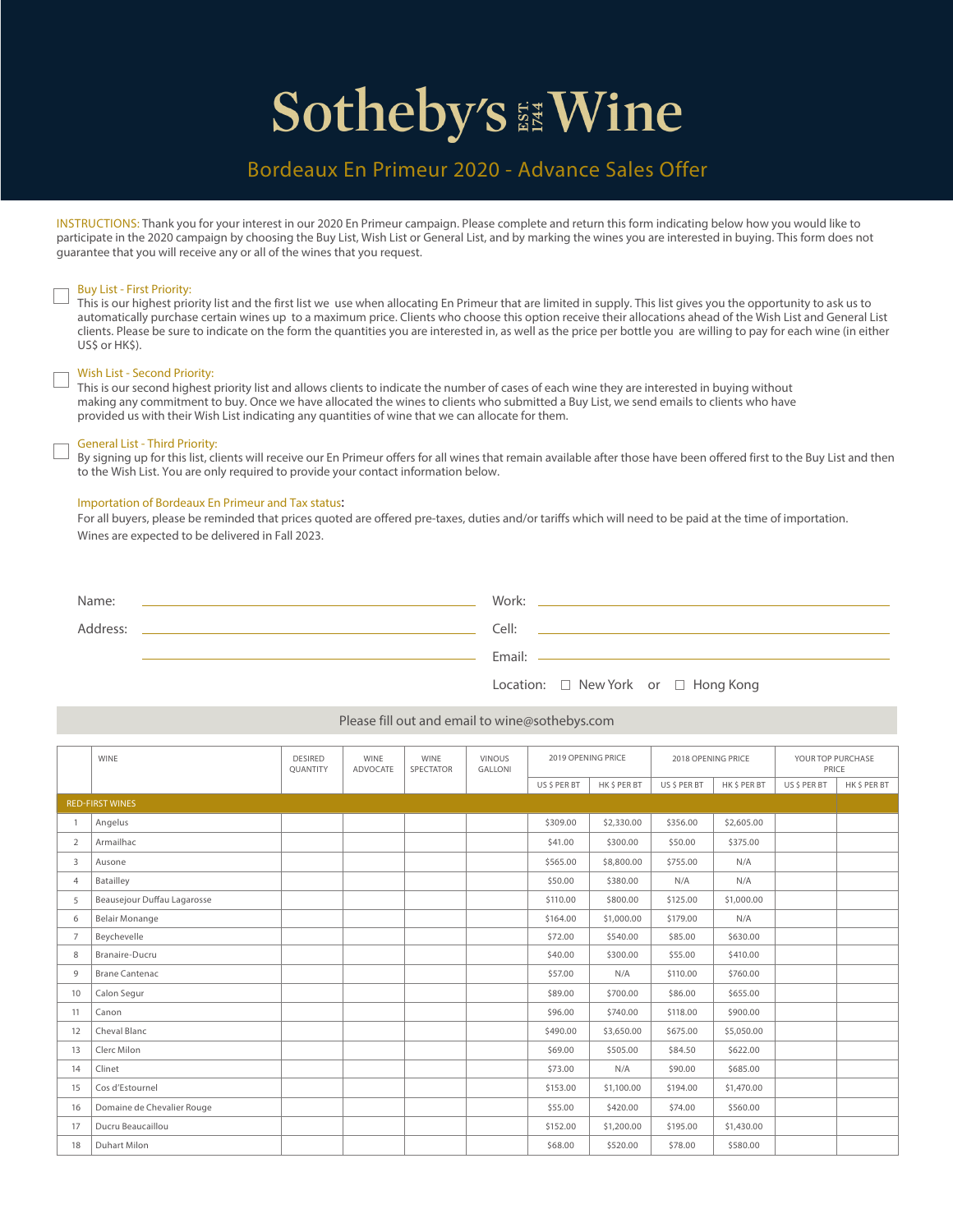### Bordeaux En Primeur 2020 - Advance Sales Offer

|             | WINE                      | DESIRED<br>QUANTITY | WINE<br>ADVOCATE | WINE<br>SPECTATOR | <b>VINOUS</b><br>GALLONI | 2019 OPENING PRICE |              | 2018 OPENING PRICE |              | YOUR TOP PURCHASE<br>PRICE |              |
|-------------|---------------------------|---------------------|------------------|-------------------|--------------------------|--------------------|--------------|--------------------|--------------|----------------------------|--------------|
|             |                           |                     |                  |                   |                          | US\$PERBT          | HK \$ PER BT | US\$PERBT          | HK \$ PER BT | US \$ PER BT               | HK \$ PER BT |
| <b>REDS</b> |                           |                     |                  |                   |                          |                    |              |                    |              |                            |              |
| 19          | <b>Eglise Clinet</b>      |                     |                  |                   |                          | \$275.00           | N/A          | \$279.00           | \$2,150.00   |                            |              |
| 20          | Figeac                    |                     |                  |                   |                          | \$169.00           | \$1,300.00   | \$225.00           | \$1,800.00   |                            |              |
| 21          | Fleur Petrus              |                     |                  |                   |                          | \$175.00           | \$1,250.00   | N/A                | N/A          |                            |              |
| 22          | Gazin                     |                     |                  |                   |                          | \$69.00            | \$520.00     | \$90.00            | \$685.00     |                            |              |
| 23          | Giscours                  |                     |                  |                   |                          | \$49.00            | \$370.00     | \$63.00            | \$470.00     |                            |              |
| 24          | Grand Puy Lacoste         |                     |                  |                   |                          | \$62.00            | \$470.00     | \$76.00            | \$580.00     |                            |              |
| 25          | Gruaud Larose             |                     |                  |                   |                          | \$72.00            | \$540.00     | \$77.00            | \$580.00     |                            |              |
| 26          | <b>Haut Bailly</b>        |                     |                  |                   |                          | \$92.00            | \$700.00     | \$118.00           | \$865.00     |                            |              |
| 27          | <b>Haut Batailley</b>     |                     |                  |                   |                          | \$50.00            | \$380.00     | \$63.00            | \$475.00     |                            |              |
| 28          | Haut Brion                |                     |                  |                   |                          | \$400.00           | \$2,900.00   | \$570.00           | \$4,250.00   |                            |              |
| 29          | Hosanna                   |                     |                  |                   |                          | \$140.00           | N/A          | \$155.00           | \$980.00     |                            |              |
| 30          | Issan                     |                     |                  |                   |                          | \$50.00            | \$380.00     | \$65.00            | \$480.00     |                            |              |
| 31          | L'Evangile                |                     |                  |                   |                          | \$185.00           | \$1,450.00   | N/A                | N/A          |                            |              |
| 32          | Latour a Pomerol          |                     |                  |                   |                          | \$92.00            | \$500.00     | N/A                | N/A          |                            |              |
| 33          | Lafite Rothschild         |                     |                  |                   |                          | \$535.00           | \$4,200.00   | \$629.00           | \$4,880.00   |                            |              |
| 34          | Lafleur                   |                     |                  |                   |                          | \$700.00           | N/A          | \$895.00           | N/A          |                            |              |
| 35          | Langoa Barton             |                     |                  |                   |                          | \$42.00            | \$320.00     | \$52.00            | \$390.00     |                            |              |
| 36          | Larcis Ducasse            |                     |                  |                   |                          | \$64.00            | \$490.00     | N/A                | N/A          |                            |              |
| 37          | La Conseillante           |                     |                  |                   |                          | \$169.00           | \$1,300.00   | N/A                | N/A          |                            |              |
| 38          | Leoville Barton           |                     |                  |                   |                          | \$72.00            | \$560.00     | \$85.00            | \$650.00     |                            |              |
| 39          | Leoville Las Cases        |                     |                  |                   |                          | \$190.00           | \$1,450.00   | \$250.00           | \$1,830.00   |                            |              |
| 40          | Les Carmes Haut Brion     |                     |                  |                   |                          | \$100.00           | \$800.00     | N/A                | N/A          |                            |              |
| 41          | Lynch Bages               |                     |                  |                   |                          | \$90.00            | \$700.00     | \$123.00           | \$950.00     |                            |              |
| 42          | Malartic Lagraviere       |                     |                  |                   |                          | \$38.50            | \$300.00     | \$51.00            | \$380.00     |                            |              |
| 43          | Malescot St Exupery       |                     |                  |                   |                          | \$42.00            | \$320.00     | \$58.00            | \$440.00     |                            |              |
| 44          | Margaux                   |                     |                  |                   |                          | \$445.00           | \$3,420.00   | \$570.00           | \$4,250.00   |                            |              |
| 45          | <b>Mission Haut Brion</b> |                     |                  |                   |                          | \$255.00           | \$1,850.00   | \$338.00           | \$2,600.00   |                            |              |
| 46          | Montrose                  |                     |                  |                   |                          | \$130.00           | \$1,000.00   | \$172.00           | \$1,300.00   |                            |              |
| 47          | Mouton Rothschild         |                     |                  |                   |                          | \$415.00           | \$3,200.00   | \$570.00           | \$4,250.00   |                            |              |
| 48          | Palmer                    |                     |                  |                   |                          | \$208.00           | \$1,650.00   | \$336.00           | \$2,460.00   |                            |              |
| 49          | Pavie                     |                     |                  |                   |                          | \$320.00           | \$2,500.00   | \$370.00           | \$2,900.00   |                            |              |
| 50          | Pavie Macquin             |                     |                  |                   |                          | \$66.00            | N/A          | \$74.00            | \$560.00     |                            |              |
| 51          | Perrieres de Lafleur      |                     |                  |                   |                          | \$60.00            | N/A          | N/A                | N/A          |                            |              |
| 52          | Petrus                    |                     |                  |                   |                          | N/A                | N/A          | \$2,900.00         | N/A          |                            |              |
| 53          | Pichon Baron              |                     |                  |                   |                          | \$130.00           | $-N/A$       | \$159.00           | \$1,159.00   |                            |              |
| 54          | Pichon Lalande            |                     |                  |                   |                          | \$144.00           | N/A          | \$180.00           | \$1,360.00   |                            |              |
| 55          | Pontet Canet              |                     |                  |                   |                          | \$79.50            | N/A          | \$115.00           | \$870.00     |                            |              |
| 56          | Quintus                   |                     |                  |                   |                          | \$92.00            | \$700.00     | \$130.00           | \$1,000.00   |                            |              |
| 57          | Rauzan Segla              |                     |                  |                   |                          | \$74.00            | \$570.00     | \$100.00           | \$760.00     |                            |              |
| 58          | Smith Haut Lafitte Rouge  |                     |                  |                   |                          | \$105.00           | \$800.00     | \$109.00           | N/A          |                            |              |
| 59          | Talbot                    |                     |                  |                   |                          | \$49.00            | \$370.00     | \$60.00            | \$450.00     |                            |              |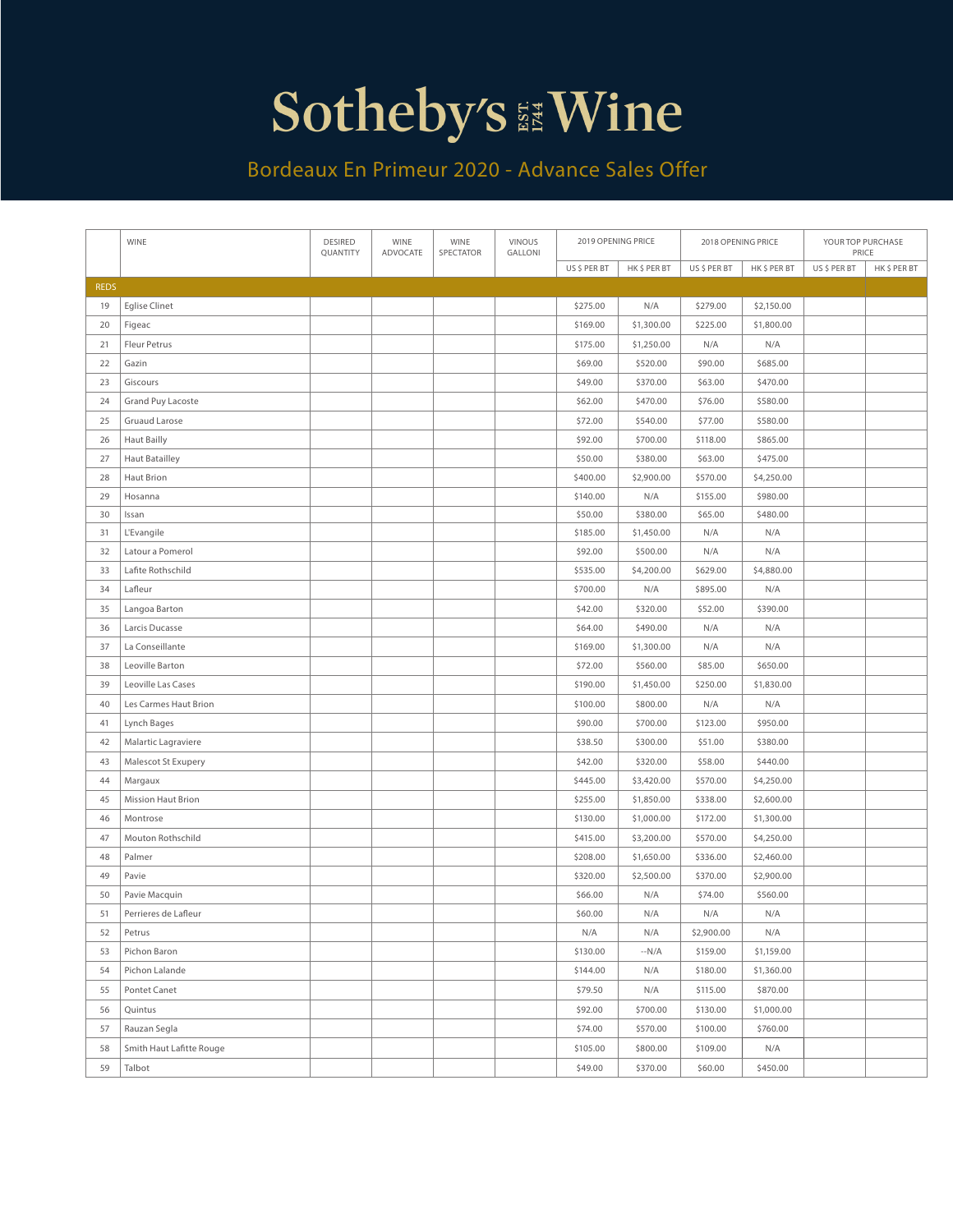### Bordeaux En Primeur 2020 - Advance Sales Offer

|                  | <b>WINE</b>                       | <b>DESIRED</b><br>QUANTITY | <b>WINE</b><br>ADVOCATE | <b>WINE</b> | <b>VINOUS</b><br>SPECTATOR<br>GALLONI |              | 2019 OPENING PRICE | 2018 OPENING PRICE |            |              | YOUR TOP PURCHASE PRICE<br>(BUY LIST ONLY) |
|------------------|-----------------------------------|----------------------------|-------------------------|-------------|---------------------------------------|--------------|--------------------|--------------------|------------|--------------|--------------------------------------------|
|                  |                                   |                            |                         |             |                                       | US \$ PER BT | HK\$PERBT          | US \$ PER BT       | HK\$PERBT  | US \$ PER BT | HK\$PERBT                                  |
| <b>REDS</b>      |                                   |                            |                         |             |                                       |              |                    |                    |            |              |                                            |
| 60               | Tertre                            |                            |                         |             |                                       | \$39.00      | \$280.00           | \$43.00            | \$320.00   |              |                                            |
| 61               | <b>Troplong Mondot</b>            |                            |                         |             |                                       | \$94.00      | \$650.00           | \$105.00           | \$765.00   |              |                                            |
| 62               | Trotanoy                          |                            |                         |             |                                       | \$250.00     | N/A                | \$325.00           | N/A        |              |                                            |
| 63               | Vieux Chateau Certan              |                            |                         |             |                                       | \$237.00     | \$1,720.00         | \$294.00           | \$2,150.00 |              |                                            |
|                  | <b>RED-SECOND WINES</b>           |                            |                         |             |                                       |              |                    |                    |            |              |                                            |
| 64               | Alter Ego                         |                            |                         |             |                                       | \$60.00      | \$440.00           | N/A                | N/A        |              |                                            |
| 65               | Aromes de Pavie                   |                            |                         |             |                                       | \$84.00      | \$650.00           | \$100.00           | \$750.00   |              |                                            |
| 66               | Carillon d'Angelus                |                            |                         |             |                                       | \$82.00      | \$615.00           | \$110.00           | \$807.00   |              |                                            |
| 67               | Carruades de Lafite               |                            |                         |             |                                       | \$198.00     | \$1,600.00         | \$245.00           | \$1,880.00 |              |                                            |
| 68               | Chapelle d'Ausone                 |                            |                         |             |                                       | \$163.00     | \$1,250.00         | \$195.00           | \$1,500.00 |              |                                            |
| 69               | Chapelle de la Mission Haut Brion |                            |                         |             |                                       | \$60.00      | \$450.00           | \$84.00            | \$640.00   |              |                                            |
| 70               | Clarence de Haut Brion            |                            |                         |             |                                       | \$130.00     | \$1,000.00         | \$139.00           | \$1,080.00 |              |                                            |
| 71               | Dame de Montrose                  |                            |                         |             |                                       | \$38.50      | \$300.00           | \$44.00            | \$328.00   |              |                                            |
| 72               | Echo de Lynch Bages               |                            |                         |             |                                       | \$48.50      | \$420.00           | \$42.00            | \$315.00   |              |                                            |
| 73               | Haut Bailly II                    |                            |                         |             |                                       | \$48.50      | \$420.00           | \$36.00            | \$268.00   |              |                                            |
| 74               | Les Pensees de Lafleur            |                            |                         |             |                                       | \$140.00     | N/A                | N/A                | N/A        |              |                                            |
| 75               | Pagodes de Cos                    |                            |                         |             |                                       | \$42.00      | \$320.00           | \$50.00            | \$375.00   |              |                                            |
| 76               | Pavillon Rouge du Chateau Margaux |                            |                         |             |                                       | \$160.00     | \$1,220.00         | \$195.00           | \$1,485.00 |              |                                            |
| 77               | Petit Cheval                      |                            |                         |             |                                       | \$165.00     | \$1,280.00         | \$195.00           | \$1,500.00 |              |                                            |
| 78               | Petit Mouton de Mouton Rothschild |                            |                         |             |                                       | \$198.00     | \$1,450.00         | \$230.00           | \$1,750.00 |              |                                            |
| 79               | Reserve de la Comtesse            |                            |                         |             |                                       | \$40.50      | \$300.00           | \$46.00            | \$350.00   |              |                                            |
| <b>DRY WHITE</b> |                                   |                            |                         |             |                                       |              |                    |                    |            |              |                                            |
| 80               | Clarte de Haut Brion              |                            |                         |             |                                       | \$75.00      | \$570.00           | \$84.00            | \$640.00   |              |                                            |
| 81               | Domaine de Chevalier Blanc        |                            |                         |             |                                       | \$80.00      | \$600.00           | \$95.00            | \$720.00   |              |                                            |
| 82               | Haut Brion Blanc                  |                            |                         |             |                                       | \$765.00     | \$5,550.00         | \$795.00           | \$6,200.00 |              |                                            |
| 83               | La Mission Haut Brion Blanc       |                            |                         |             |                                       | \$615.00     | \$4,440.00         | \$640.00           | \$4,950.00 |              |                                            |
| 84               | Les Champs Libres                 |                            |                         |             |                                       | \$60.00      | N/A                | N/A                | N/A        |              |                                            |
| 85               | Malartic Lagraviere Blanc         |                            |                         |             |                                       | \$48.50      | \$420.00           | \$55.00            | \$950.00   |              |                                            |
| 86               | Pavillon Blanc du Chateau Margaux |                            |                         |             |                                       | \$210.00     | \$1,590.00         | \$210.00           | \$1,610.00 |              |                                            |
| 87               | Smith Haut Lafitte Blanc          |                            |                         |             |                                       | \$105.00     | \$805.00           | \$114.00           | \$860.00   |              |                                            |